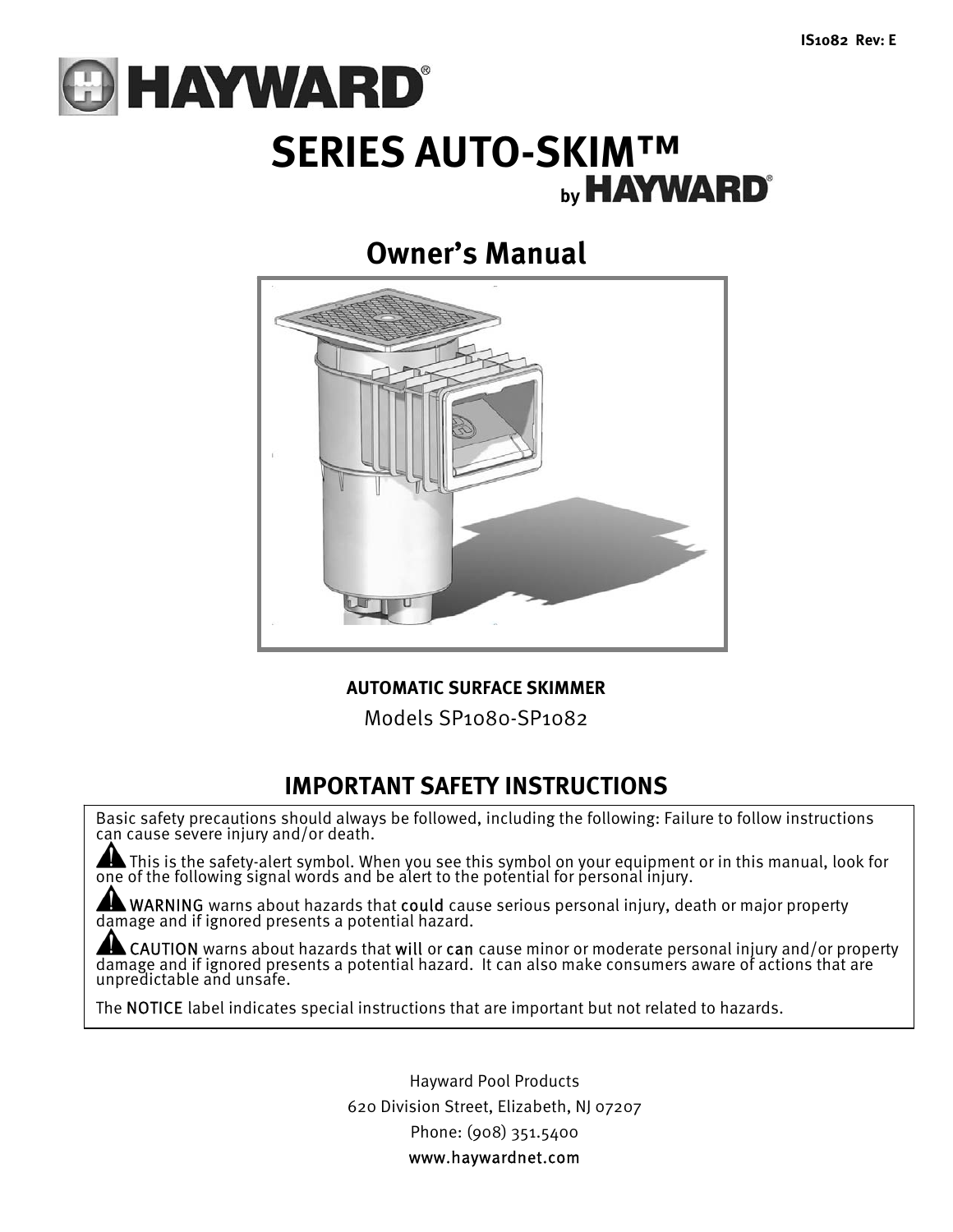



无人

#### A WARNING - Read and follow all instructions in this owner's manual and on the equipment. Failure to follow instructions can cause severe injury and/or death.

#### A WARNING - Suction Entrapment Hazard.

Suction in suction outlets and/or suction outlet covers which are, damaged, broken, cracked, missing, or unsecured can cause severe injury and/or death due to the following entrapment hazards:

Hair Entrapment- Hair can become entangled in suction outlet cover.

Limb Entrapment- A limb inserted into an opening of a suction outlet sump or suction outlet cover that is damaged, broken, cracked, missing, or not securely attached can result in a mechanical bind or swelling of the limb.

Body Suction Entrapment- A negative pressure applied to a large portion of the body or limbs can result in an entrapment. Evisceration/ Disembowelment - A negative pressure applied directly to the intestines through an unprotected suction outlet sump or suction outlet cover which is, damaged, broken, cracked, missing, or unsecured can result in evisceration/ disembowelment.

Mechanical Entrapment- There is potential for jewelry, swimsuit, hair decorations, finger, toe or knuckle to be caught in an opening of a suction outlet cover resulting in mechanical entrapment.

#### AN WARNING - To Reduce the risk of Entrapment Hazards:



- o Dual suction fittings shall be placed in such locations and distances to avoid "dual blockage" by a user.
- o Dual suction fittings shall not be located on seating areas or on the backrest for such seating areas.
- o The maximum system flow rate shall not exceed the flow rating of as listed on Table 1.
- o Never use Pool or Spa if any suction outlet component is damaged, broken, cracked, missing, or not securely attached.
- o Replace damaged, broken, cracked, missing, or not securely attached suction outlet components immediately.
- o In addition two or more suction outlets per pump installed in accordance with latest ASME, APSP Standards and CPSC guidelines, follow all National, State, and Local codes applicable.
- o Installation of a vacuum release or vent system, which relieves entrapping suction, is recommended.

 WARNING – Failure to remove pressure test plugs and/or plugs used in winterization of the pool/spa from the suction outlets can result in an increase potential for suction entrapment as described above.

AL WARNING – Failure to keep suction outlet components clear of debris, such as leaves, dirt, hair, paper and other material can result in an increase potential for suction entrapment as described above.

A WARNING – Suction outlet components have a finite life, the cover/grate should be inspected frequently and replaced at least every ten years or if found to be damaged, broken, cracked, missing, or not securely attached.

**AL** CAUTION – Components such as the filtration system, pumps and heater must be positioned so as to prevent their being used as means of access to the pool by young children.

A WARNING – Never operate or test the circulation system at more than 50 PSI.

#### **AWARNING** – Never change the filter control valve position while the pump is running.

**ALWARNING** – To reduce risk of injury, do not permit children to use or climb on this product. Closely supervise children at all times. Components such as the filtration system, pumps, and heaters must be positioned to prevent children from using them as a means of access to the pool.



**AL WARNING – Hazardous Pressure.** Pool and spa water circulation systems operate under hazardous pressure during start up, normal operation, and after pump shut off. Stand clear of circulation system equipment during pump start up. Failure to follow safety and operation instructions could result in violent separation of the pump housing and cover, and/or filter housing and clamp due to pressure in the system, which could cause property damage, severe personal injury, or death. Before servicing pool and spa water circulation system, all system and pump controls must be in off position and filter manual air relief valve must be in open position. Before starting system pump, all system valves must be set in a position to allow system water to return back to the pool. Do not change filter control valve position while system pump is running. Before starting system pump, fully open filter manual air relief valve. Do not close filter manual air relief valve until a steady stream of water (not air or air and water) is discharged.



 $\blacktriangle$  WARNING – Separation Hazard. Failure to follow safety and operation instructions could result in violent separation of pump and/or filter components. Strainer cover must be properly secured to pump housing with strainer cover lock ring. Before servicing pool and spa circulation system, filters manual air relief valve must be in open position. Do not operate pool and spa circulation system if a system component is not assembled properly, damaged, or missing. Do not operate pool and spa circulation system unless filter manual air relief valve body is in locked position in filter upper body.

#### USE ONLY HAYWARD GENUINE REPLACEMENT PARTS

Page 2 of 8 **AUTOMATIC SURFACE SKIMMERS** IS1082 REV E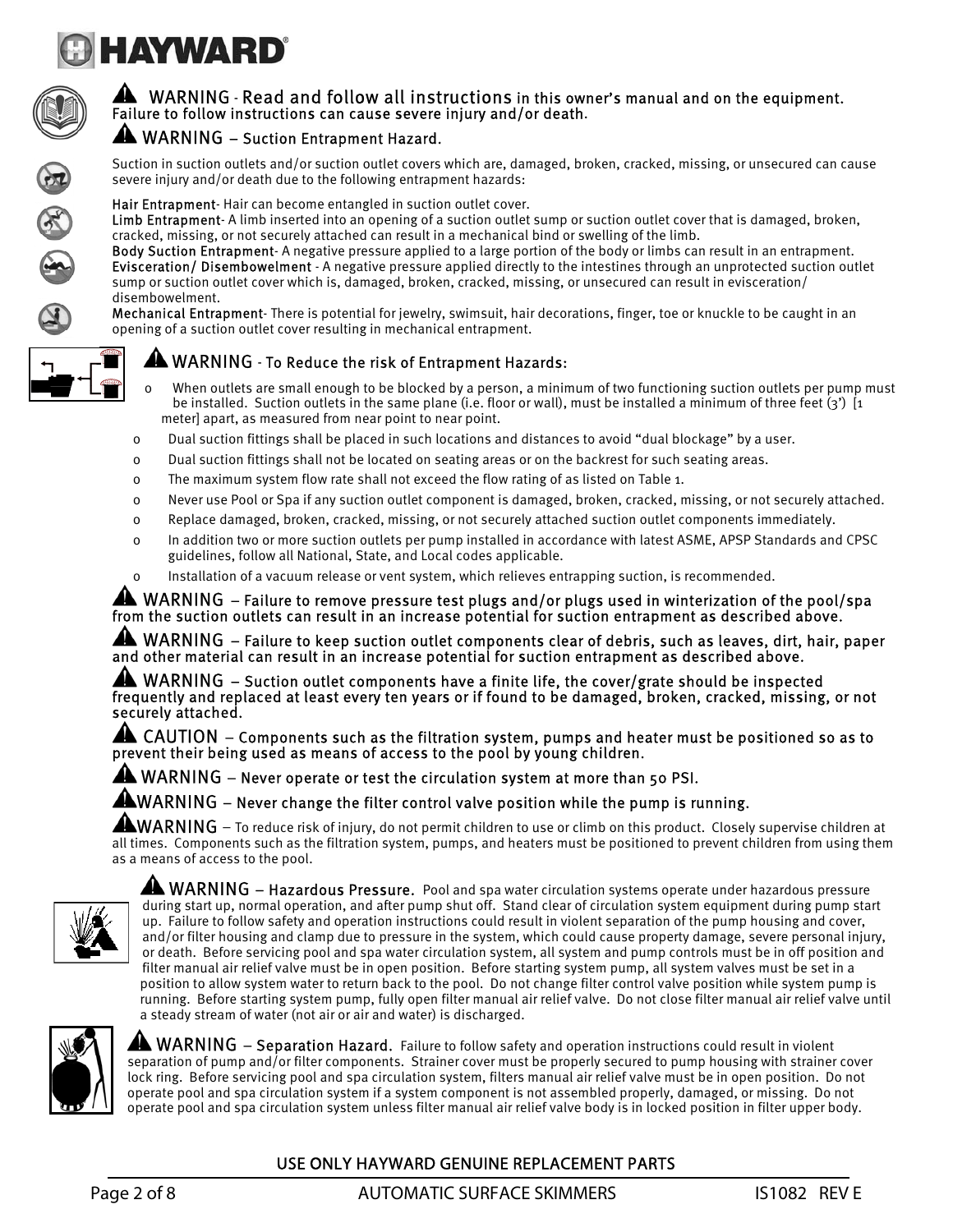

WARNING – Risk of Electric Shock. All electrical wiring MUST be in conformance with applicable local codes, regulations, and the National Electric Code (NEC). Hazardous voltage can shock, burn, and cause death or serious property damage. To reduce the risk of electric shock, do NOT use an extension cord to connect unit to electric supply. Provide a properly located electrical receptacle. Before working on any electrical equipment, turn off power supply to the equipment.

 $\mathsf{WARNING}\,-$  To reduce the risk of electric shock replace damaged wiring immediately. Locate conduit to prevent abuse from lawn mowers, hedge trimmers and other equipment.

 $\blacktriangle$  WARNING – Electrical ground all electrical equipment before connecting to electrical power supply. Failure to ground all electrical equipment can cause serious or fatal electrical shock hazard.

 $\triangle$  WARNING  $-$  Do NOT ground to a gas supply line.

 $\blacktriangle$  WARNING – To avoid dangerous or fatal electrical shock, turn OFF power to all electrical equipment before working on electrical connections.

**ANUARNING** – Failure to bond all electrical equipment to pool structure will increase risk for electrocution and could result in injury or death. To reduce the risk of electric shock, see installation instructions and consult a professional electrician on how to bond all electrical equipment. Also, contact a licensed electrician for information on local electrical codes for bonding requirements.

Notes to electrician: Use a solid copper conductor, size 8 or larger. Run a continuous wire from external bonding lug to reinforcing rod or mesh. Connect a No. 8 AWG (8.4 mm<sup>2</sup>) [No. 6 AWG (13.3 mm<sup>2</sup>) for Canada] solid copper bonding wire to the pressure wire connector provided on the electrical equipment and to all metal parts of swimming pool, spa, or hot tub, and metal piping (except gas piping), and conduit within 5 ft. (1.5 m) of inside walls of swimming pool, spa, or hot tub.

IMPORTANT - Reference NEC codes for all wiring standards including, but not limited to, grounding, bonding and other general wiring procedures.

**ANUARNING** – Risk of Electric Shock. Connect only to a branch circuit protected by a ground-fault circuit-interrupter (GFCI). Contact a qualified electrician if you cannot verify that the circuit is protected by a GFCI.

 $\blacktriangle$  WARNING – Risk of Electric Shock . The electrical equipment must be connected only to a supply circuit that is protected by a ground-fault circuit-interrupter (GFCI). Such a GFCI should be provided by the installer and should be tested on a routine basis. To test the GFCI, push the test button. The GFCI should interrupt power. Push reset button. Power should be restored. If the GFCI fails to operate in this manner, the GFCI is defective. If the GFCI interrupts power to the electrical equipment without the test button being pushed, a ground current is flowing, indicating the possibility of an electrical shock. Do not use this electrical equipment. Disconnect the electrical equipment and have the problem corrected by a qualified service representative before using.

 $\blacktriangle$  CAUTION  $-$  This pump is intended for use with permanently-installed pools and may be used with hot tubs and spas if so marked. Do not use with storable pools. A permanently-installed pool is constructed in or on the ground or in a building such that it cannot be readily disassembled for storage. A storable pool is constructed so that it is capable of being readily disassembled for storage and reassembled to its original integrity.<br>SAVE THESE INSTRUCTIONS

### **HAYWARD® Pool Products Limited Warranty**

To original purchasers of this equipment, Hayward Pool Products, Inc. warrants its skimmers to be free from defects in materials and workmanship for a period of ONE (1) year from the date of purchase, when used in single family residential applications.

The limited warranty excludes damage from freezing, negligence, improper installation, improper use or care or any Acts of God. Parts that fail or become defective during the warranty period shall be repaired or replaced, at our option, within 90 days of the receipt of defective product, barring unforeseen delays, without charge.

Proof of purchase is required for warranty service. In the event proof of purchase is not available, the manufacturing date of the product will be the sole determination of the purchase date.

To obtain warranty service, please contact the place of purchase or the nearest Hayward Authorized Service Center. For assistance on your nearest Hayward Authorized Service Center please visit us at www.haywardpool.com.

Hayward shall not be responsible for cartage, removal, repair or installation labor or any other such costs incurred in obtaining warranty replacements or repair.

The Hayward Pool products warranty does not apply to components manufactured by others. For such products, the warranty established by the respective manufacturer will apply.

The express limited warranty above constitutes the entire warranty of Hayward Pool Products with respect to its' pool products and is in lieu of all other warranties expressed or implied, including warranties of merchantability or fitness for a particular purpose. In no event shall Hayward Pool products be responsible for any consequential, special or incidental damages of any nature.

Some states do not allow a limitation on how long an implied warranty lasts, or the exclusion of incidental or consequential damages, so the above limitation may not apply to you. This warranty gives you specific legal rights, and you may also have other rights, which vary from state to state.

> **Hayward Pool Products 620 Division Street**

#### \*Supersedes all previous publications.

#### USE ONLY HAYWARD GENUINE REPLACEMENT PARTS

Page 3 of 8 AUTOMATIC SURFACE SKIMMERS IS1082 REV E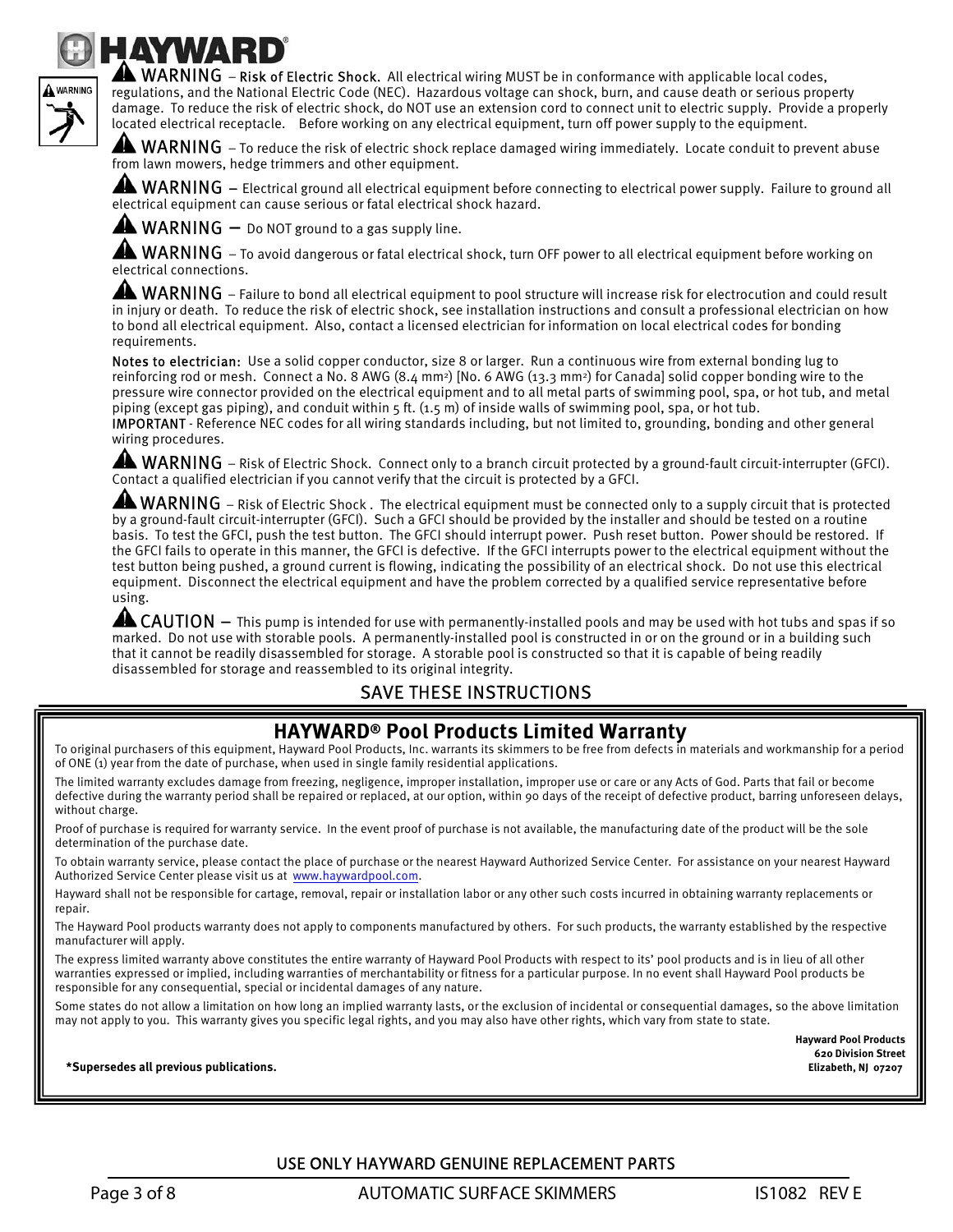

### **INSTALLATION INSTRUCTIONS:**

The SP1080/1082 Series Auto-Skim™is a rugged and versatile automatic surface skimmer molded of non-corrosive ABS for residential or commercial installations. The SP1080/1082 is the basic skimmer unit, featuring totally corrosion-proof, body, adjustable deck collar and square access cover, self-adjusting weir, large debris basket, and multiple plumbing connections for easier installation. The optional SP1082FV Float Valve/By-Pass Assembly installs easily in the SP1080 / 1082 basic skimmer to provide a suction outlet thru-skimmer system and an auto safety by-pass for low water conditions.

Where required for commercial installations, the SP1082FVEKIT Float Valve and Equalizer Valve Kit and cover WG1082E can easily adapt the skimmer of your choice for commercial application. Refer to illustrations for details.

#### **BASIC SKIMMER UNIT**

FLOW ADJUSTMENT For full flow, move Flo-Control Slide Plate to full open. To adjust flow, move Slide Plate to desired position over pump outlet.

TO VACUUM Remove cover and basket. Screw hose adapter into pump outlet. Fill vacuum hose with water and insert over hose adapter. Or use optional SP1106 or SP1107 Skim-Vac over basket vacuum plate.

#### SKIMMER INSTALLED WITH SUCTION OUTLET CONNECTION AND SP1082GV VALVE.

FULL SKIM- Place valve lever in straight-up position. Open Slide Plate. FULL SUCTION OUTLET (SWEEP)-Place Valve Lever in down position. Close Slide Valve

 $\frac{1}{2}$  SKIM –  $\frac{1}{2}$  SUCTION OUTLET- Place Valve Lever at  $45^{\circ}$ . – Open Slide Plate  $\frac{1}{2}$ . **WARNING: To prevent hair or body entrapment, a suction outlet fitting conforming to ANSI/ASME A112.19.8 must be installed.** 

#### **SKIMMER INSTALLED WITH SUCTION OUTLET CONNECTION AND FLOAT VALVE.**

When used with the SP1082FV Float Valve, water is drawn by pump suction from the surface of the pool and from the suction outlet line. Flow is balanced by means of the Flo- Control Trimmer Plate under the float valve assembly. If obstruction to flow or evaporation occurs, causing a significant reduction of flow over the weir, the float will automatically snap shut. This diverts all flow to the pump from the suction outlet line and prevents possible air lock. When the pump is shut off, the float will rise back to the top of the float valve assembly, allowing for normal operation.

#### **WARNING: To prevent hair or body entrapment, a suction outlet fitting conforming to ANSI/ASME A112.19.8 must be installed.**

TO SWEEP / BRUSH To divert all suction to the suction outlet, simply hold the weir up above normal operating level and allow the float to "snap" shut. Or, lift out float valve assembly, close flo-control plate and replace. To reset float after sweeping, turn off pump for 10-15 seconds and allow float to rise. TO VACUUM Remove cover, basket and float valve assembly. Screw hose adapter into pump outlet. Fill vacuum hose with water and insert over hose adapter. Or use optional SP1106 Skim-Vac. If Skim-Vac is used, block off suction outlet port for maximum efficiency.

#### SKIMMER INSTALLED WITH EQUALIZER VALVE AND FLOAT VALVE

When using SP1082FVEKIT for commercial application, the Equalizer Check Valve installs over front port, and is used in conjunction with the Float Valve. If water level drops below skimmer opening, or if skimmer flow is obstructed, the float will automatically snap shut and the equalizer valve will open. This diverts all flow to the pump from the equalizer line and prevents airlock in the pump. When the pump is shut off, and the water level condition is corrected, the float will rise and the equalizer valve will close, allowing normal skimming operation when the pump is restarted.

**WARNING: To prevent hair or body entrapment at the skimmer equalizer, a equalizer wall or a suction outlet fitting conforming to ANSI/ASME A112.19.8 must be installed.** 

| <b>FLOW RATING</b> |  |            |            |                |     |  |
|--------------------|--|------------|------------|----------------|-----|--|
|                    |  | MAXIMUM    |            | <b>MINIMUM</b> |     |  |
| <b>PIPE</b>        |  | <b>GPM</b> | <b>LPM</b> | GPM            | LPM |  |
| $1\frac{1}{2}$     |  | 36         | 136        | 10             | 37  |  |
| 2"                 |  | 55         | 206        | 10             |     |  |





#### USE ONLY HAYWARD GENUINE REPLACEMENT PARTS

Page 4 of 8 AUTOMATIC SURFACE SKIMMERS IS1082 REV E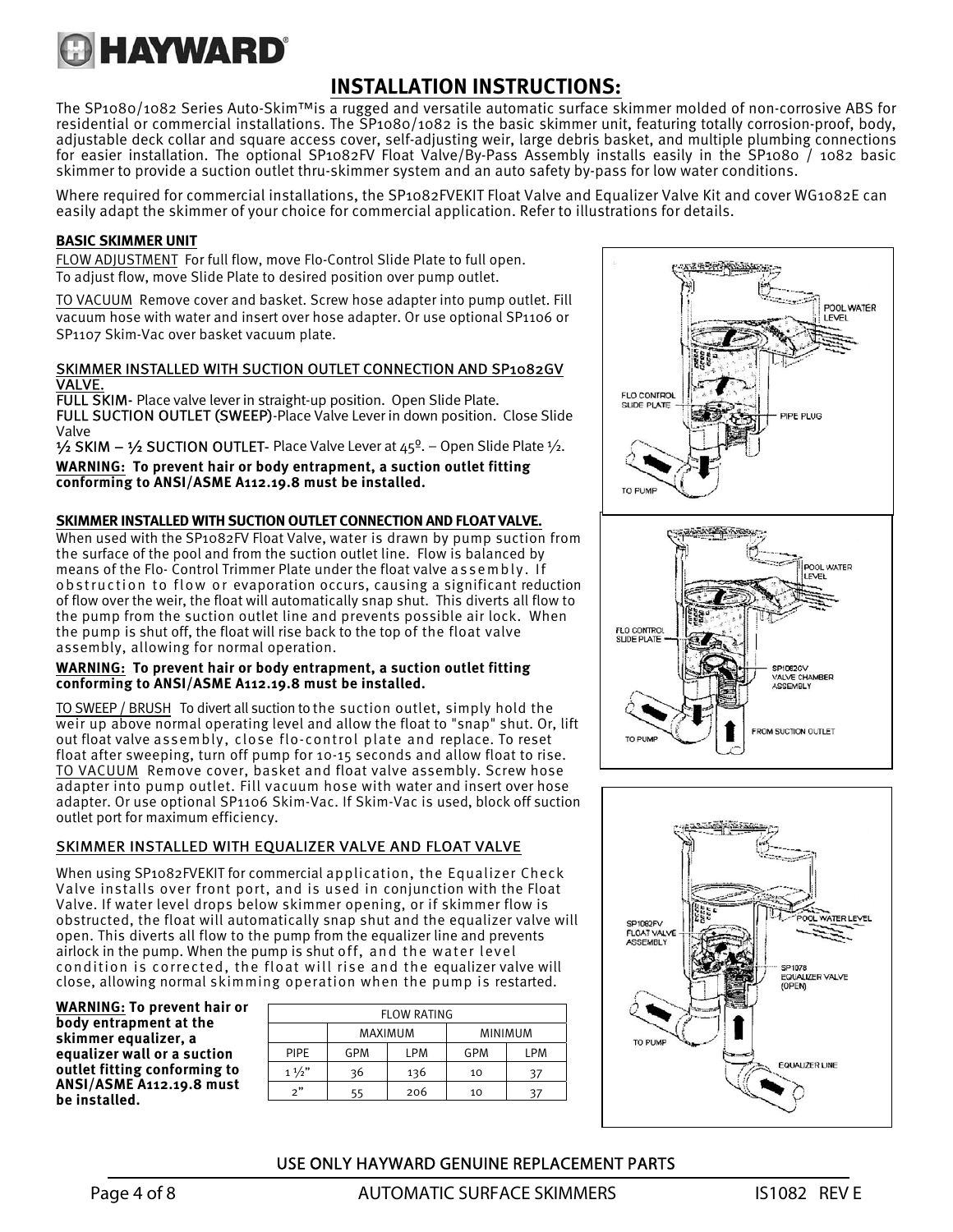

#### **EQUALIZER VALVE ASSEMBLY** SP1078



- 1. Place gasket over equalizer line port. Line up gasket over holes in body.
- 2. Place Equalizer Assembly over equalizer port, solid side up.
- 3. Insert retaining screws thru ear tabs and gasket and tighten retaining screws.

| <b>MODEL</b> | <b>DESCRIPTION</b>     |
|--------------|------------------------|
| SP10821      | 1-1/2" REAR PIPE CONN. |
| SP10821R     | 1-1/2" W/ ROUND COVER  |
| SP1082       | 2" PIPE CONNECTION     |
| SP1082RC     | 2" W/ ROUND COVER      |
| SP1082UN     | 2" UNGLUED             |



#### **INSTALLATION INSTRUCTIONS**

- 1. Remove screws, pipe plug (if installed) and original slide plate from bottom of SP1082 skimmer.
- 2. Insert "O" Ring in SP1082GV Valve Housing and place in bottom of skimmer; Port "A" over SUCTION OUTLET line port (front); port "B" over PUMP PORT (rear connection).
- 3. Insert front Retaining Screw, with washer, into Valve Housing and screw down lightly into insert in skimmer body.
- 4. Insert rear Retaining Screw, with washer, through SP1082H Flo-Control Slide Plate and into Valve Housing. Screw down firmly into insert in skimmer body. Tighten front retaining screw.

#### **SKIM / SUCTION OUTLET VALVE ASSEMBLY** SP1082GV



#### **OPERATING INSTRUCTIONS**

A. FULL SKIM - Place Valve Lever in straight-up position. Open Slide Plate.

B. FULL SUCTION OUTLET (SWEEP) - Place Valve Lever down. Close Slide Plate.

C. 1/2 SKIM- 1/2 SUCTION OUTLET- Place Valve Lever at 45° (half down). Open Slide Plate 1/2.

D. TO VACUUM - Shut circulating pump off and remove skimmer cover. Fill vacuum hose with water and insert end of hose onto an SP1106 or SP1107 Skim-Vac (not supplied with skimmer). Place Skin-Vac through skimmer opening and over skimmer basket. Turn circulating pump on and proceed with vacuuming.

#### **SKIM / SUCTION OUTLET BY-PASS ASSEMBLY** SP1082FV

- 1. Remove screw, pipe plug (if installed) and Flo-Control Slide Plate (if installed) from bottom of basic skimmer.
- 2. Attach Flo-Control Trimmer Plate to float assembly, using screw provided.
- 3. Place Float Valve Assembly, with O-ring into skimmer. Adjust Flo-Control Trimmer Plate as required.



FLOAT VALVE ASSEMBLY "O" RING

#### USE ONLY HAYWARD GENUINE REPLACEMENT PARTS

Page 5 of 8 AUTOMATIC SURFACE SKIMMERS IS1082 REV E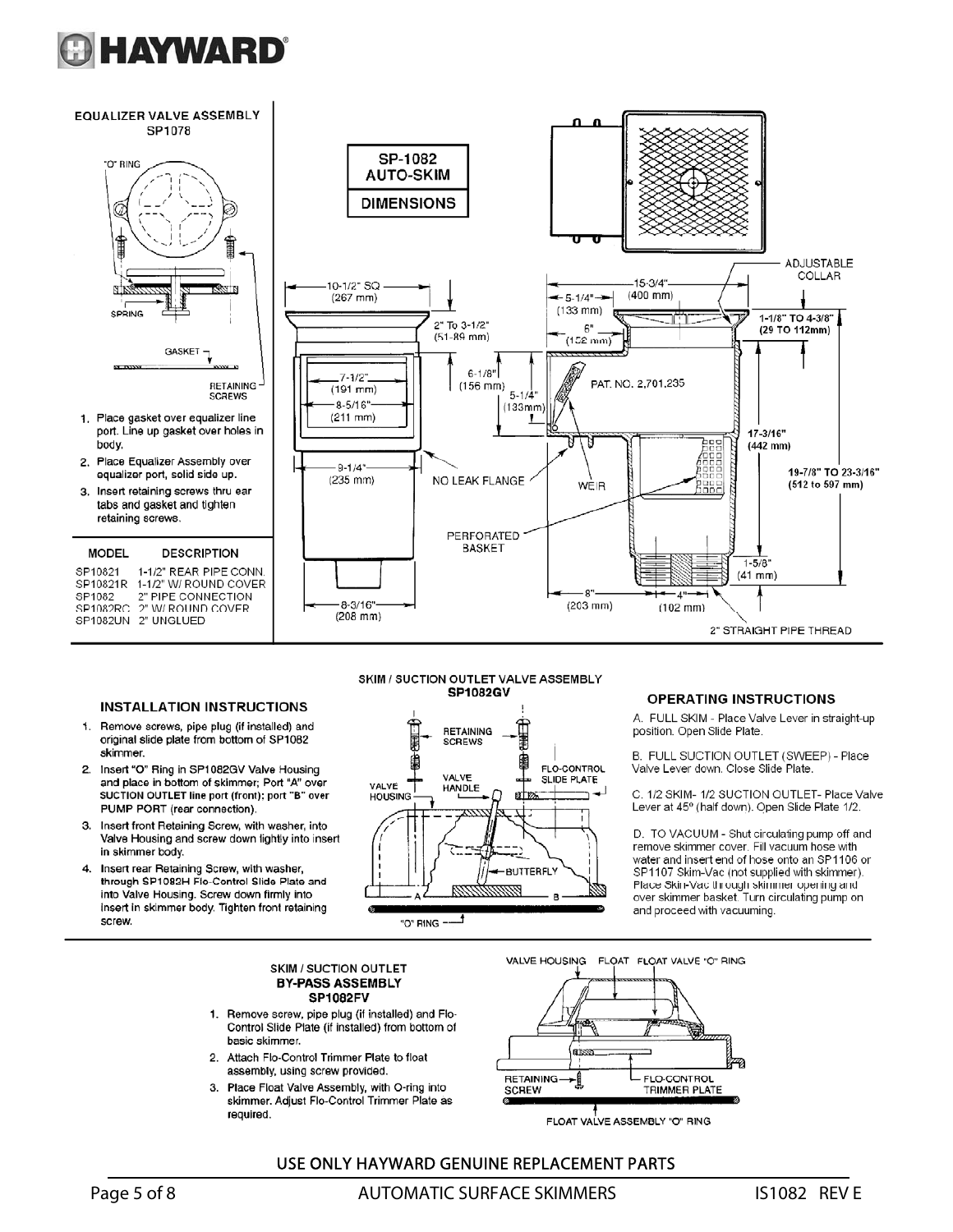



desired. A 2" pipe plug is furnished for closing off the suction outlet (or equalizer) line opening when these lines are not used. SP 1082(1) is furnished with 2" front and 1<sup>1</sup>/<sub>2</sub>" rear outlet and one 2" x 1<sup>1</sup>/<sub>2</sub>" reducing bushing.

approximately 4" of pool structure concrete in a monolithic pour. Use a cold joint as illustrated. The adjusting collar has a 11/2" vertical adjustment to accommodate misalignment between skimmer and deck.

#### USE ONLY HAYWARD GENUINE REPLACEMENT PARTS

Page 6 of 8 AUTOMATIC SURFACE SKIMMERS IS1082 REV E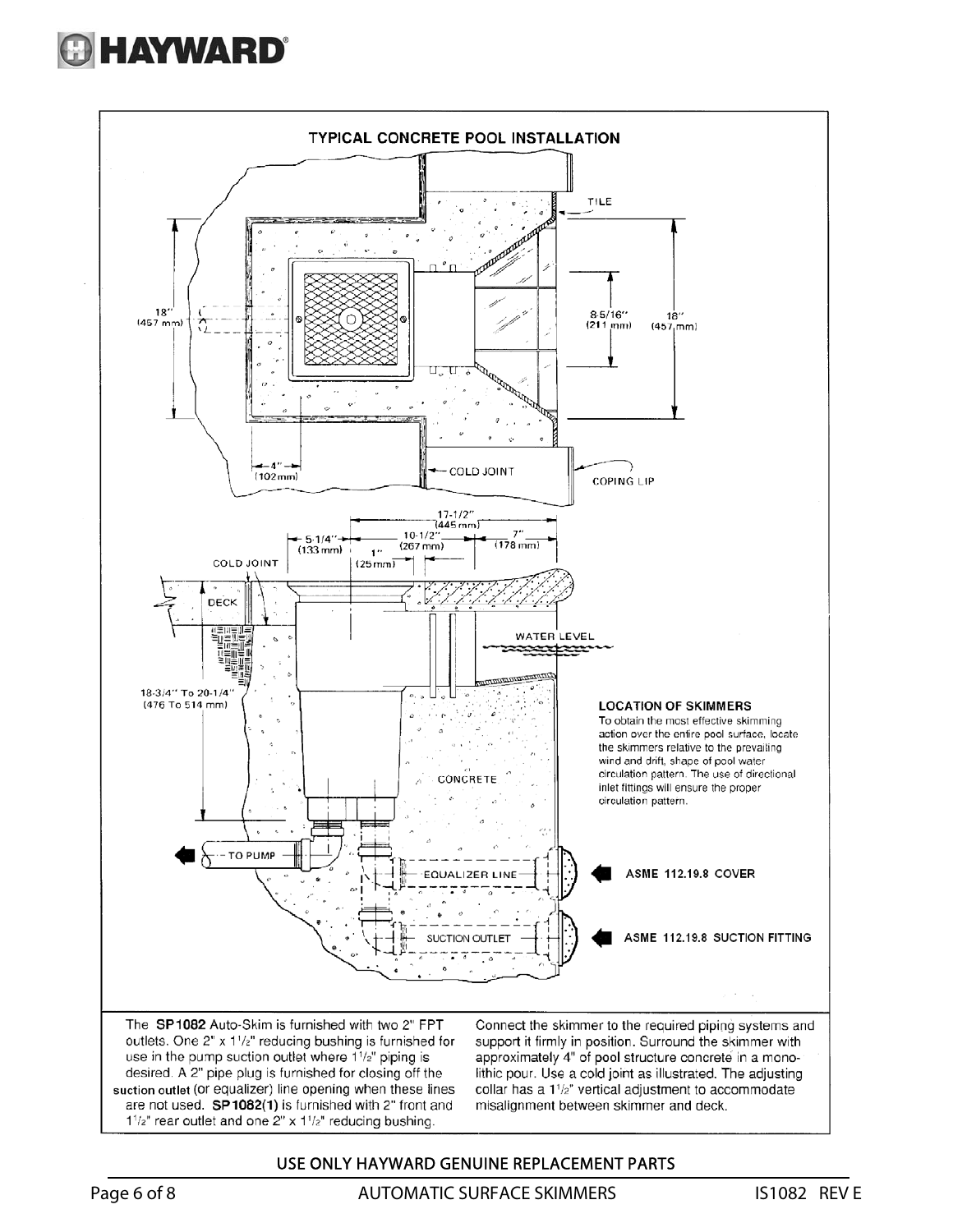

#### PARTS AND ACCESSORIES



#### **PARTS AND ACCESSORIES**

| <b>REF NO.</b>            | <b>PART NUMBER</b>    | <b>DESCRIPTION</b>                                            | NO. REQ'D      |
|---------------------------|-----------------------|---------------------------------------------------------------|----------------|
| $\mathbf{1}$              | SPX1082Z1             | <b>COVER RETAINING SCREW</b>                                  | $\overline{2}$ |
| $\overline{2}$            | SPX1082E              | COVER-SOUARE                                                  | $\mathbf{1}$   |
| $\overline{2}$            | SPX1084R              | COVER-ROUND                                                   |                |
| $\overline{2}$            | WGX1082E              | COVER SQUARE FOR COMMERCIAL APPLICATIONS (No round available) |                |
| 3                         | SPX1082F              | ADJUSTING COLLAR-SQUARE                                       | $\mathbf{1}$   |
| 4                         | SPX1082K              | <b>WEIR ASSEMBLY</b>                                          | $\mathbf{1}$   |
| 5                         | SPX1082CA             | <b>BASKET</b>                                                 | $\mathbf{1}$   |
| 6                         | SPX1082Z3 *           | <b>VACUUM ADAPTER</b>                                         | $\mathbf{1}$   |
| $\overline{7}$            | SPX1082H1             | <b>FLO-CONTROL SLIDE PLATE</b>                                | $\mathbf{1}$   |
| 8                         | SPX6o2Z4              | <b>RETAINING SCREW</b>                                        | $\overline{2}$ |
| 9                         | SPX102Z2              | <b>WASHER</b>                                                 | $\overline{2}$ |
| * FOR SP1082 SKIMMER ONLY |                       |                                                               |                |
| 10                        | SPX1082Z5B            | $O-RING$                                                      | $\mathbf{1}$   |
| 11                        | SPX1082H1A            | <b>FLO-CONTROL SLIDE PLATE</b>                                | $\mathbf{1}$   |
| 12                        | SPX1082Z6             | <b>RETAINING SCREW</b>                                        | $\overline{2}$ |
| 13                        | SP <sub>107</sub> 8   | <b>EOUALIZER VALVE ASSEMBLY</b>                               | $\mathbf{1}$   |
| 14                        | SP <sub>1082</sub> FV | <b>FLOAT VALVE ASSEMBLY</b>                                   | $\mathbf{1}$   |
| 15                        | SPX1070Z2             | <b>FLOAT VALVE O-RING</b>                                     | $\mathbf{1}$   |
| 16                        | SPX1070FA             | <b>FLO-CONTROL PLATE</b>                                      | $\mathbf{1}$   |
| 17                        | SPX1070Z6             | <b>RETAINING SCREW</b>                                        | $\mathbf{1}$   |
| 18                        | SPX1082M              | FLOAT VALVE BODY O-RING                                       | $\mathbf{1}$   |
| 19                        | SP <sub>1082G</sub> V | SKIMMER / MAIN / DRAIN VALVE ASSEMBLY (ON PAGE 5)             | $\mathbf{1}$   |
| 20                        | SP <sub>1106</sub>    | ASSEMBLY SKIM-VAC PLATE W/ GASKET (NOT PICTURED)              | $\mathbf{1}$   |
| 21                        | SP <sub>1107</sub>    | SKIM-VAC PLATE (NOT PICTURED)                                 | $\mathbf{1}$   |
| 22                        | SPX1080EX             | STACKABLE, NOTCHED EXTENSION COLLAR                           |                |

#### USE ONLY HAYWARD GENUINE REPLACEMENT PARTS